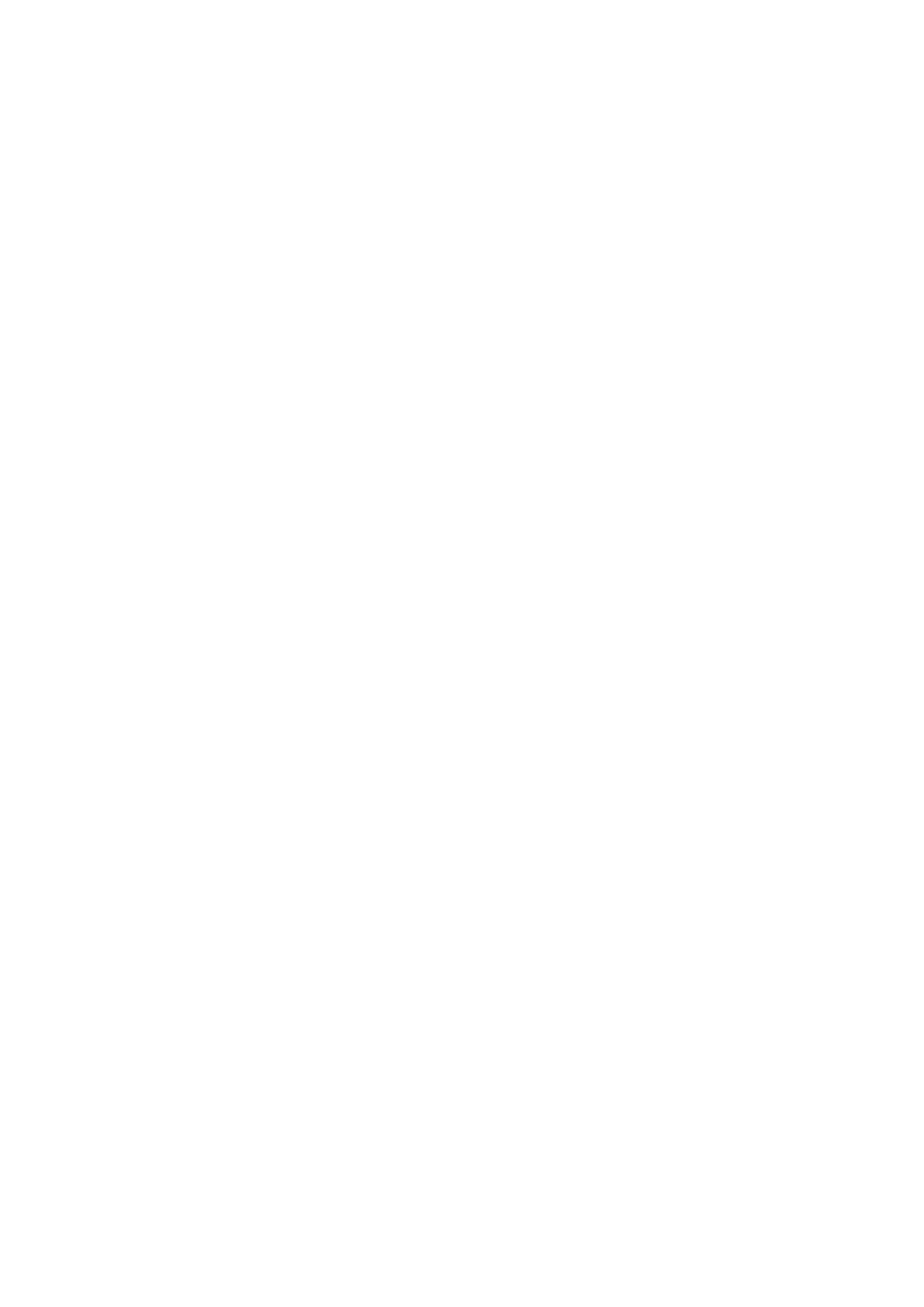## **1. Introduction**

- 1.1 This paper sets out the Council's response to the submission made by Story Homes on the 19 August 2016 in relation to the revised Key Hub Strategy.
- 1.2 Many of the points raised in the submission were discussed at the July hearing sessions, and as such we will focus our response on any additional concerns raised or comments which have not already discussed.
- 1.3 This paper has been structured to mirror the sections contained within the submission made by Story Homes.

## **2. Response to BW Comments on the Revised Methodology**

- 2.1 Story Homes are concerned that the Council has not reviewed the principles (previously agreed) in sufficient depth as part of its revised assessment.
- 2.2 Story Homes place particular emphasis on threatened Key Services and those services in need of protection such as Primary Schools or well stocked local shops. They consider these factors should be given appropriate weight in comparison to less important facilities in the overall selection criteria.
- 2.3 The Council considers that the revised methodology already achieves this, the methodology used contains an overall assessment of the number of facilities and then places an additional weighting on the more important services (as identified throughout the hearings sessions), which are GP Practices, Schools and Shops. Each of these services, where they exist, are given an additional score of 5 points for each service.
- 2.4 The Council therefore considers that appropriate weight is afforded to the services most in need of protection in the rural areas. We acknowledge that no individual assessment of threat has been undertaken for each of these services, however, the Council recognises the need to support all rural services which may at any point in time be threatened by a variety of circumstances, many beyond the influence of the Council.
- 2.5 Story Homes raise concerns (paragraph 2.12) regarding the overall spatial planning within the methodology, suggesting that some Key Hubs are within close proximity of each other, they raise concern that there are no Key Hubs identified within the area to the North of the A66 and to the west of the M6.
- 2.6 Within this particular area, the Council considered the following settlements for inclusion on the revised list of Key Hubs:
	- Greystoke
	- Skelton
	- Newton Reigny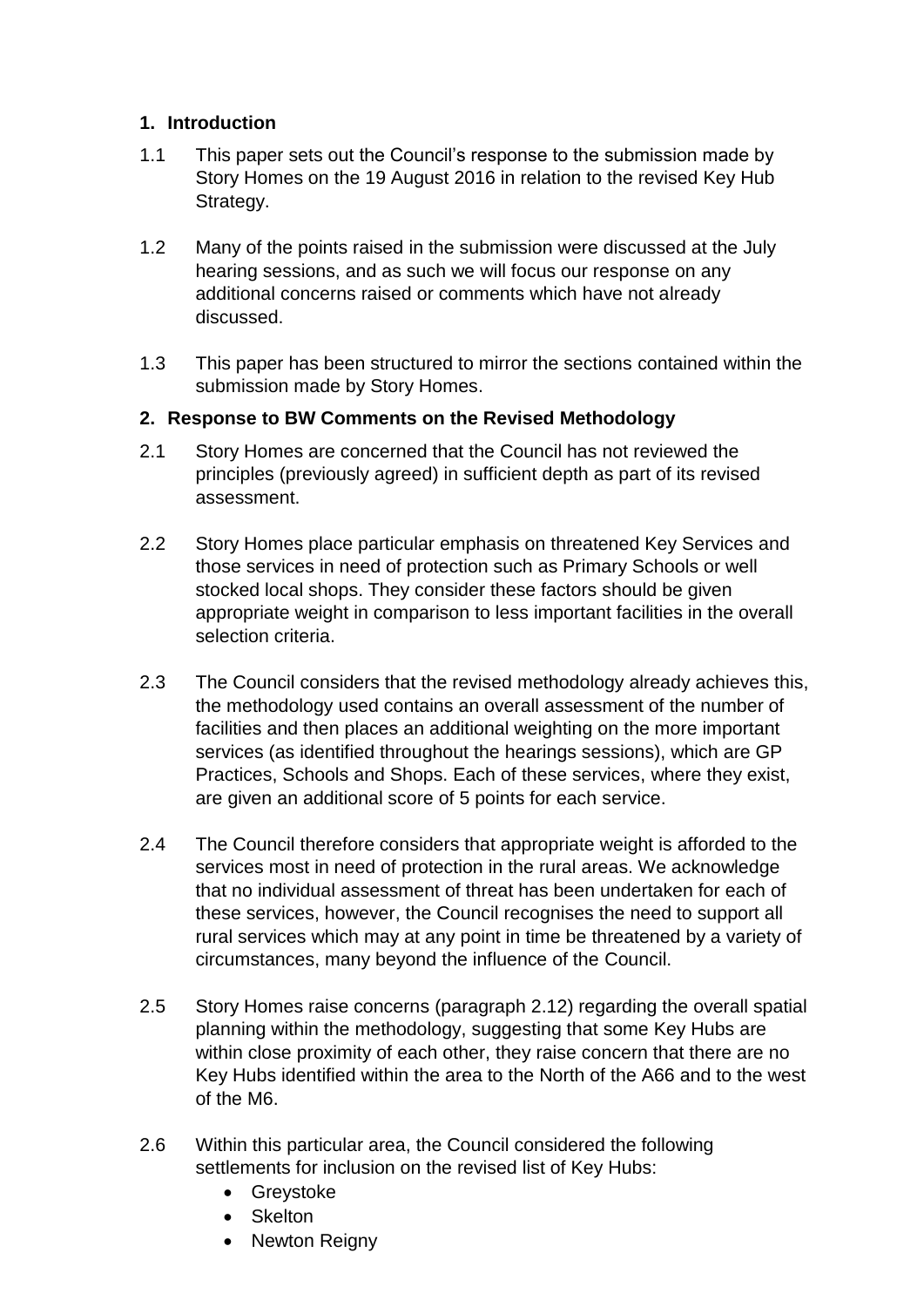- 2.7 The reasoning for not including any of the above Key Hubs is detailed in the Revised Key Hubs Paper<sup>1</sup>.
- 2.8 We have taken the decision to discount potential Key Hubs on the grounds that they are within close proximity to another potential Key Hub, these include Kirkoswald and Temple Sowerby which are close to Lazonby and Kirkby Thore respectively.
- 2.9 We acknowledge that due to the routes of some of our regular public transport services, spatially some of the settlements will appear close together. This occurs in particular along the spinal route of the A6. However, all of these settlements are at least 3.5 miles away from each other, which is a distance greater than could be considered a reasonable walking distance. As previously discussed at the hearing sessions, significant emphasis has been placed upon the existence of public transport in potential Key Hub locations.
- 2.10 Story Homes also mention the consideration of employment opportunities (paragraph2.14), which we acknowledge has not been considered in perhaps the same level of detail as other criteria. The Council acknowledges this point.
- 2.11 This concern was discussed at the recent hearings sessions and the Council has since done some further analysis of employment provision within the Key Hubs, looking in particular at the Top 100 Rateable Value Businesses and where they are located.
- 2.12 However, it is worth noting that the majority (approx. 90%) of businesses in Eden employee a very small number of people (less than 10) so it is in our view difficult to draw links between the existence of employment and choosing to live within or move to a particular Key Hub.
- 2.13 Notwithstanding this, there are a small number of large businesses<sup>2</sup> located within Key Hubs, these include British Gypsum (Kirkby Thore), Bells of Lazonby (Lazonby) and Frank Bird Poultry Ltd (Langwathby).
- 2.14 Story Homes (paragraph 2.16) suggest that greater weight should be given to villages that benefit from a Village/Rural Wheels service over the Fell Runner Service.
- 2.15 The Council contests this suggestion, the Fell Runner Service is a wellestablished community bus service which has been operating for over 30 years and providing a valuable service to rural communities often most affected by recent changes to the provision of County Council subsidised services. The Fell Runner currently operates three buses, offering services every Tuesday to Saturday, these services are provided by volunteers and

l

<sup>&</sup>lt;sup>1</sup> http://www.eden.gov.uk/EasySiteWeb/GatewayLink.aspx?alld=54691<br><sup>2</sup> Top 100 Rateable Value Businesses (2016)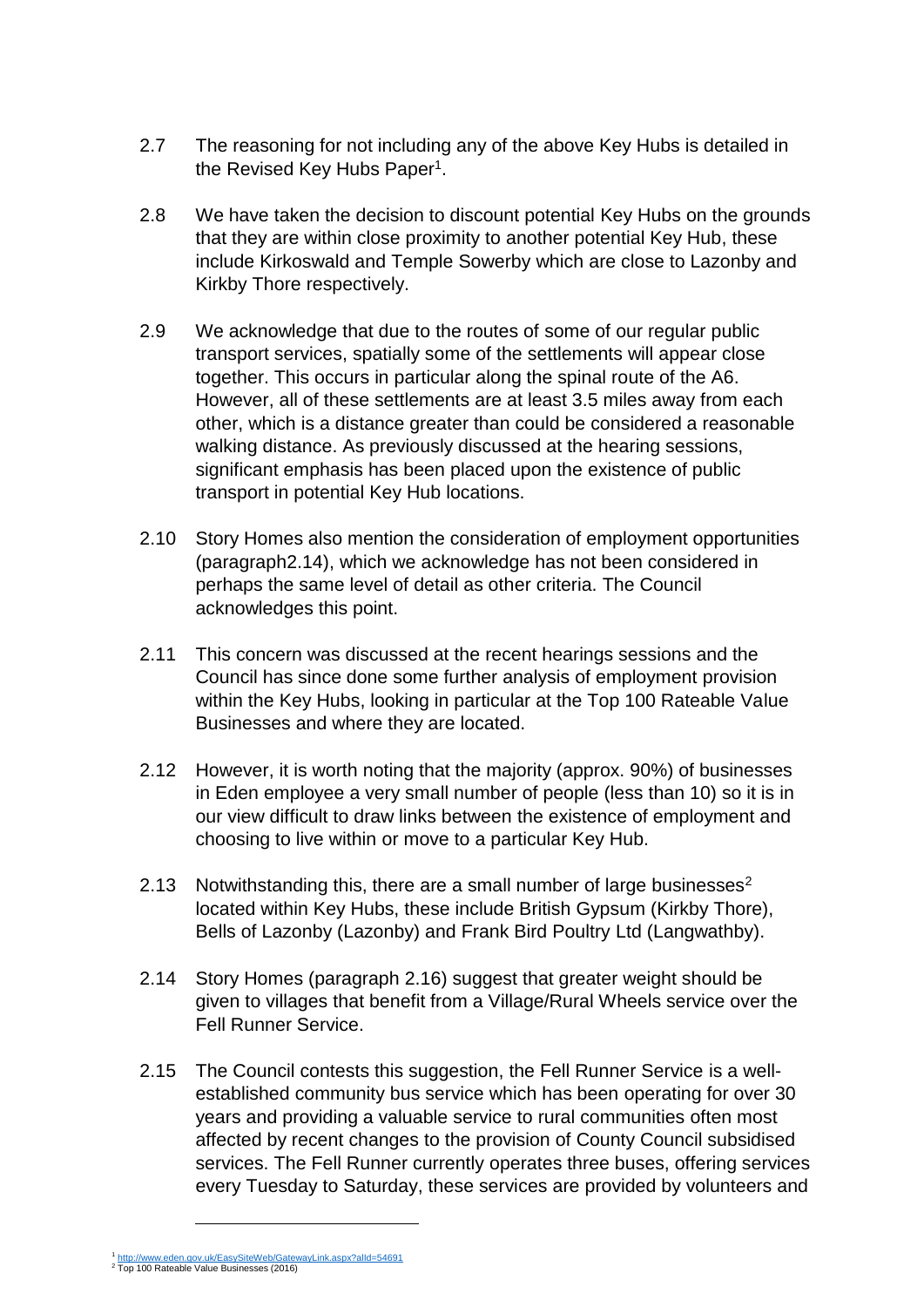unlike the Village Wheels service there is no requirement to pre-book journeys.

- 2.16 The Village Wheels service which was established in 2015, also provides a valuable service to the residents it serves, however, we do not consider this service qualifies as a public transport service in the traditional sense of the definition, where you would expect access to be available without prior arrangement.
- 2.17 However, unlike traditional public transport services this service is only available to members who have pre-booked their journey (no later than 12 noon the day before). As such, we are of the view that this service is not a traditional form of public transport in the sense that all journeys have to be pre-arranged.
- 2.18 We therefore contest the argument put forward by Story Homes that this service is somehow superior to that Fell Runner, or indeed any other service, which operates with published routes and timetables which do not need to be arranged in advance.
- 2.19 The service is not referred to on the County Council's own map of bus service, which was the primary data source for the analysis of public transport provision and the creation of a scoring system based on frequency of access to transport services. The County Council website also recognises that the Village Wheels service is not a registered bus service, and as such concessionary travel is not available on this service.
- 2.20 As such the Council remains of the opinion that Greystoke does not have access to a public transport service for the purposes of our assessment and therefore has been awarded the correct score. The same score has been awarded to Newbiggin (Dacre) which also benefits solely from the Village Wheels service.

#### **3. Comments on BW Reassessment of Key hub Scoring**

- 3.1 Story Homes highlights (paragraph 3.1) a number of errors which were included in Appendix 2 of the Revised Key Hubs Paper, the Council has subsequently amended the relevant appendix which is included as Appendix 1 of this document.
- 3.2 As discussed above, the Council disagrees with the suggestion that Greystoke has been incorrectly scored in relation to public transport provision.
- 3.3 Story Homes also highlight some discrepancies in the way distances have been scored, again these corrections can be found within Appendix 1 of this document.
- 3.4 The Council welcomes the support of Story Homes in relation to the settlements it has chosen to exclude, which are Orton, Kirkoswald and Temple Sowerby and the reasoning for their exclusion.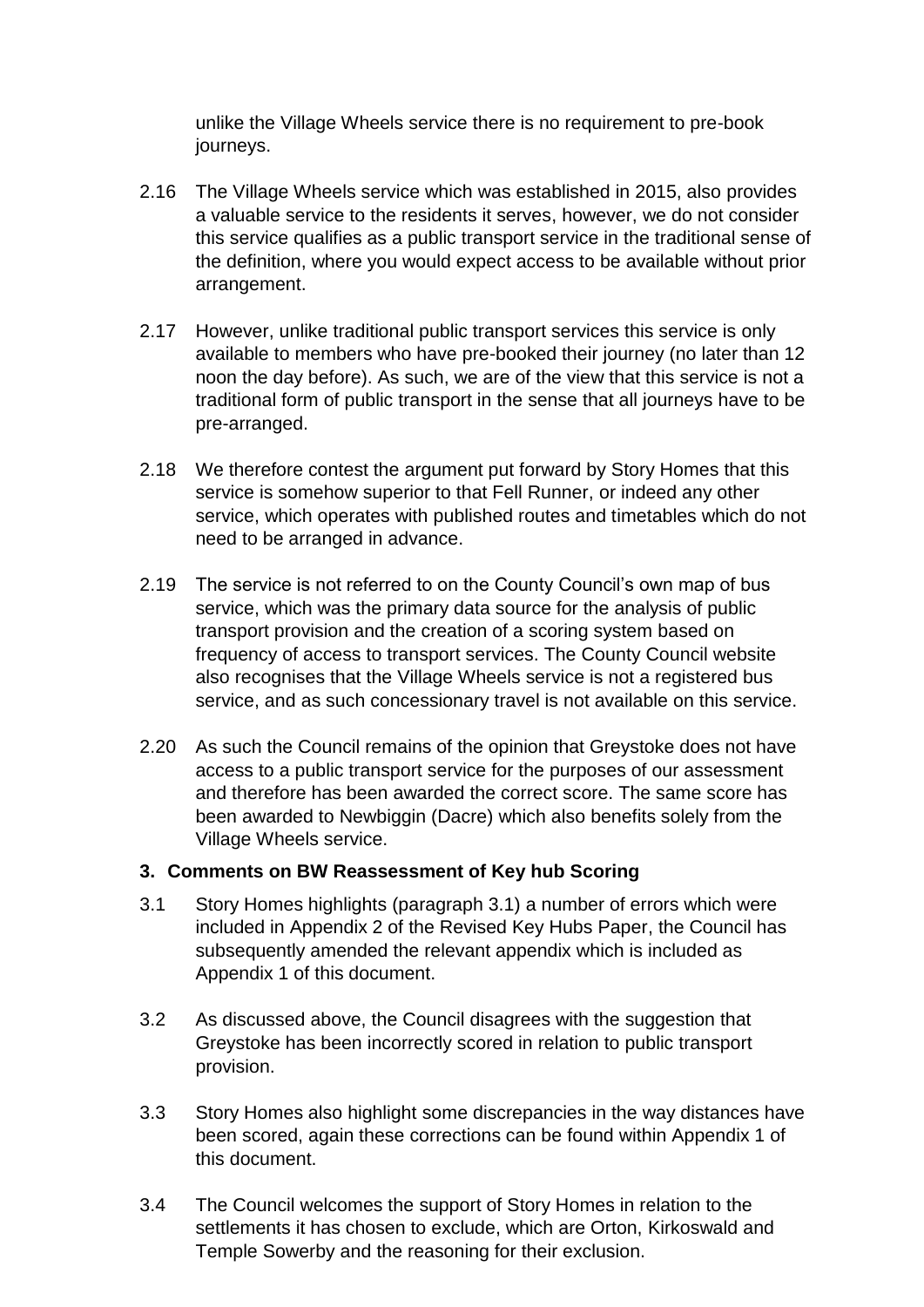3.5 We also welcome their support for the inclusion of High and Low Hesket as a single Key Hub.

### **4. Response to Case for Greystoke**

- 4.1 In Section 4 of their response, Story Homes put forward their case for why Greystoke should be included in the revised list of Key Hubs.
- 4.2 Once again, they refer to the public transport provision criteria, contesting the Council's view in relation to Greystoke relying upon the existence of the Village Wheels scheme (discussed above) and Rural Wheels<sup>3</sup>. On the latter, Rural Wheels is a service available to anyone outside of Penrith and without access to public transport (subject to approval from the Planning Service) and therefore not exclusive to the village of Greystoke. As this service serves the majority of Eden's residents we do not consider it to be appropriate for it to be used as justification for why a village should be included as a Key Hub.
- 4.3 Story Homes suggest that the Village Wheels service is well used, averaging 10 passengers per week.
- 4.4 However, the Council strongly contests the suggestion that the level of transport provision within Greystoke is 'superior' to that provided by the Fell Runner service. However, this is discussed in more detail in section 2 of our response.
- 4.5 Paras 4.7 to 4.9 consider Greystoke against the criteria relating to service provision, the content of which we have no reason to dispute and accords with the evidence presented in our own discussion paper.
- 4.6 Para 4.13 provides useful information on the types of businesses present within Greystoke, which again we do not have cause to dispute. However, we would dispute the relevance of the existence of such businesses in the context of selecting Key Hubs. Over 90% of businesses in Eden employ 9 or less people, such businesses are unlikely to influence a person's decision to reside in a particular location.
- 4.7 The Council has taken the view that only significant employers are likely to influence future employment based housing need in a particular Key Hub location.Further details on this consideration can be found in the mini-topic paper, Employment in Eden
- 4.8 We acknowledge the comments made in Para 4.14 in relation the smaller settlements which are located in the vicinity of Greystoke.

## **5. Concluding Remarks**

l

5.1 Having regard to the Inspector's advice, we have devised a methodology which we consider to be fit for purpose and in placing significant emphasis

<sup>3</sup> <http://cumbria.gov.uk/roads-transport/public-transport-road-safety/transport/commtrans/ruralwheels.asp>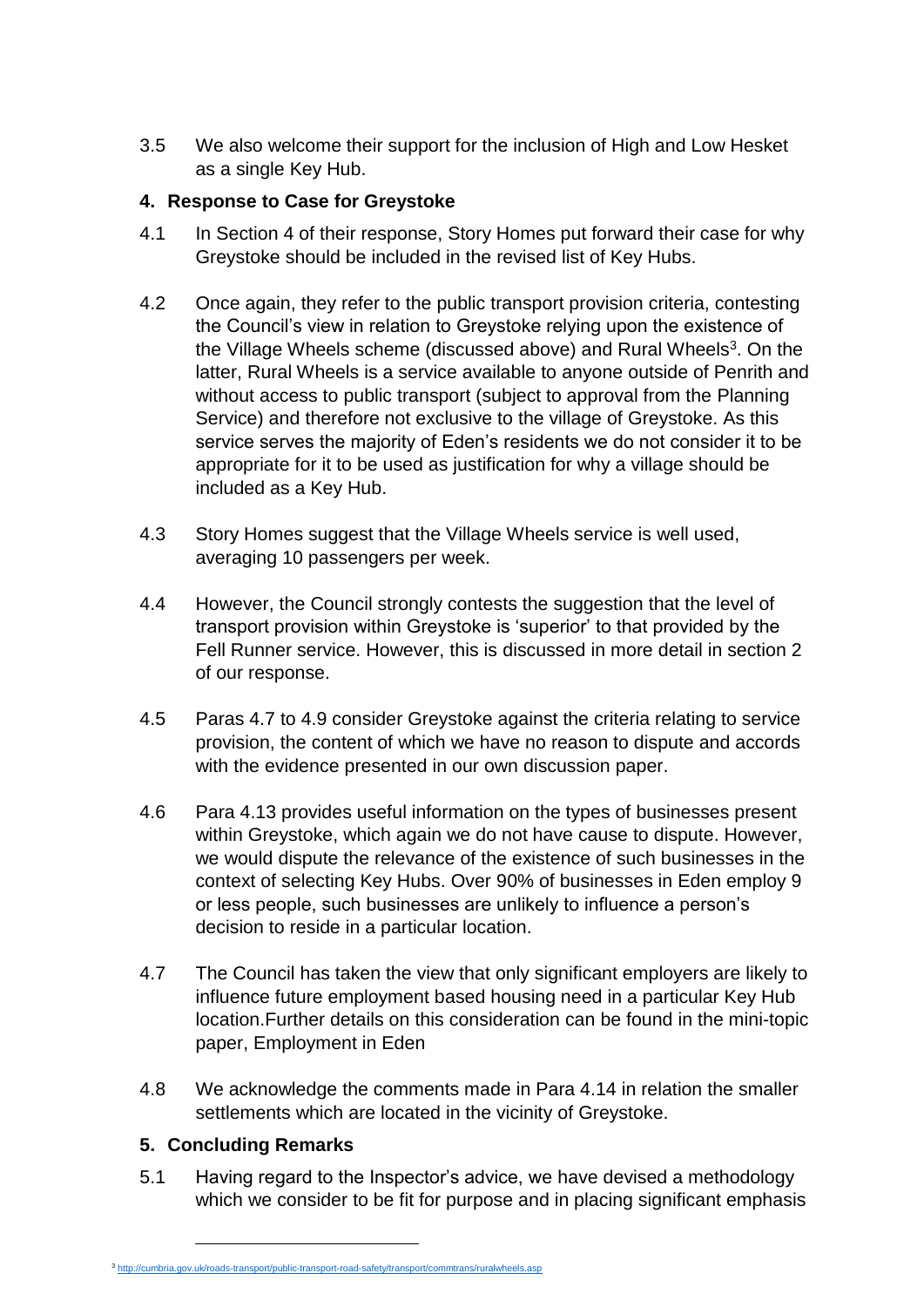on the existence of a public transport connection, we consider that we have applied the methodology consistently in reaching our conclusions.

- 5.2 The bulk of the arguments put forward by Story Homes appear to centre on whether Greystoke should be included on the revised list of Key Hubs.
- 5.3 The Council remains confident in its initial assessment, and on the basis that the Village Wheels service is not a traditional form of public transport, then we do not consider any evidence has been provided to suggest our position should be changed.